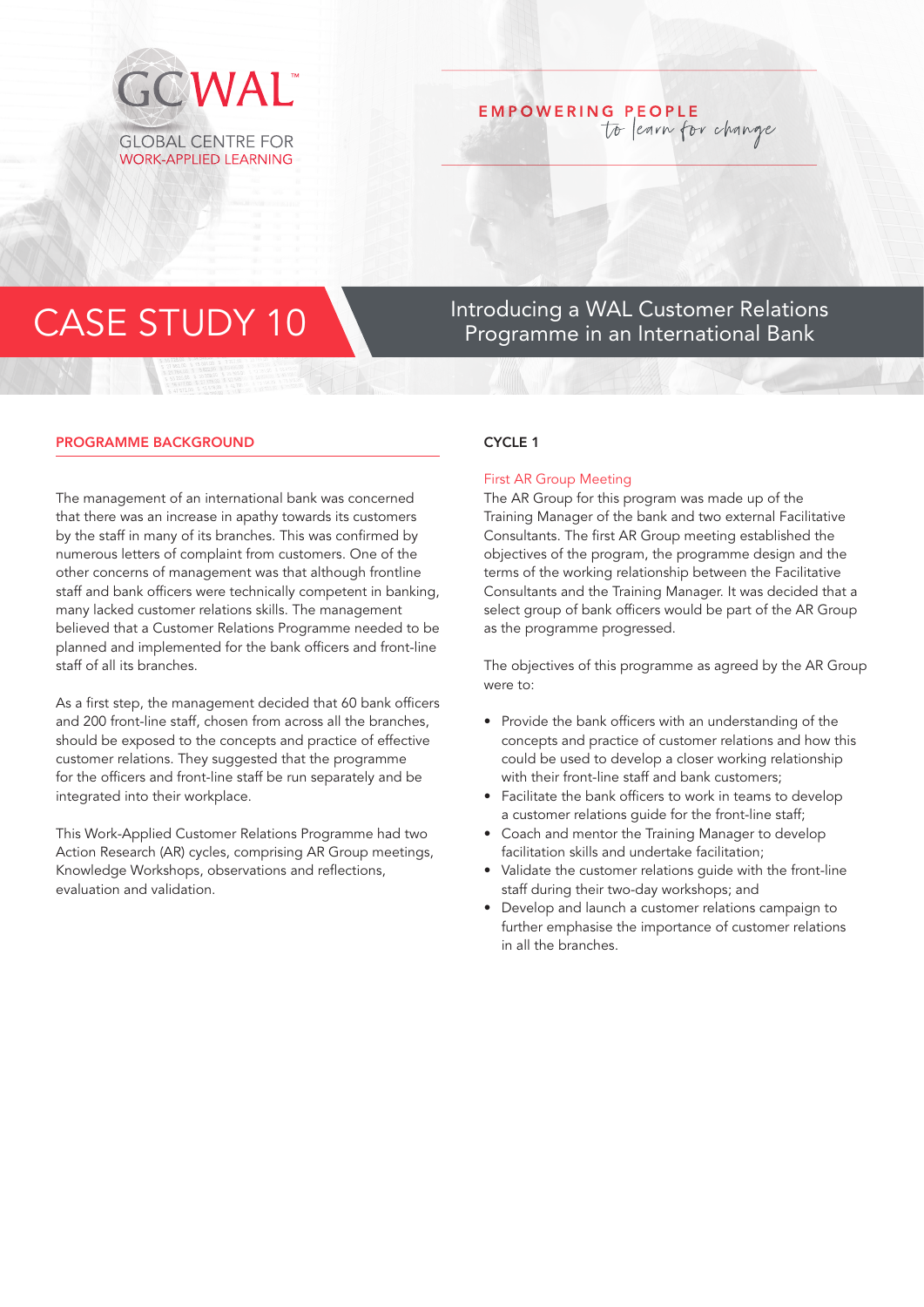The design of the Customer Relations Programme had three components:

- 1. Customer Relations Training for the 60 bank officers. These bank officers were divided into five groups of twelve each, named BOG 1 to 5. Each group attended a four-day Bank Officers (BO) Knowledge Workshop on Customer Relations.
- 2. Facilitator Development for the Training Manager. The Training Manager was provided coaching and mentoring in facilitation skills in order to facilitate workshops for the front-line staff.

### Figure 5: BO Knowledge Workshops and the Facilitator Development process

3. Customer Relations Training for the 200 front-line staff. The staff were divided into ten groups of twenty each, called FLG 1 to 10. Each group attended a two-day Frontline (FL) Knowledge Workshop on Customer Relations Skills development.

The BO Knowledge Workshops and the Facilitator Development process for the Training Manager occurred simultaneously in Cycle 1 as shown in Figure 5.



Abraham, S. (2012, 2015)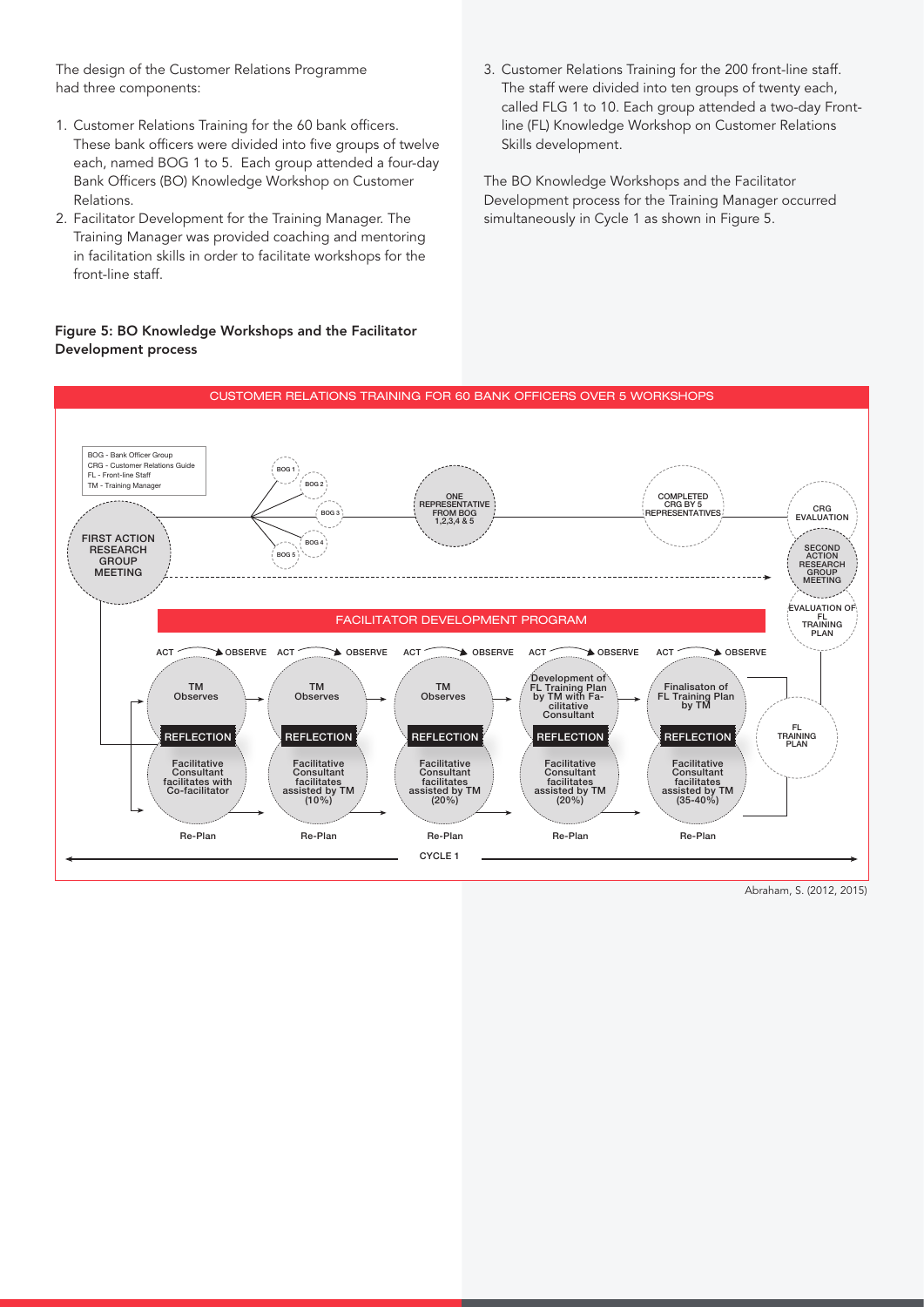#### Customer Relations Training for Bank Officers

The 60 bank officers were divided into five groups of twelve each. Each group attended a four-day Bank Officers (BO) Knowledge Workshop on customer relations.

During the BO Knowledge Workshop for BOG 1, the twelve bank officers acquired knowledge in Customer Relations to improve their own effectiveness. Then, as a team, they used the newly learnt concepts to undertake a work-based project, namely, to develop a draft Customer Relations Guide for the front-line staff who deal with customers.

The 12 bank officers worked as two teams of six to apply the concept of customer relations both for their own individual effectiveness and in the development of the draft Customer Relations Guide. There was a need for two Facilitative Consultants on the programme because separate coaching was necessary for the two teams as they completed their draft Customer Relations Guide.

Both teams then shared their drafts with each other in a reflective session. They then reviewed the commonalities and differences and developed what they believed would be an ideal Customer Relations Guide. This process was duplicated at the BO Knowledge Workshops for the other four groups, namely BOG 2 to BOG 5, with each group developing a draft Customer Relations Guide for the front-line staff.

Each of the five groups then nominated one member to form a learning team of five officers (Learning Team). This Learning Team reviewed and reflected on the five draft guides completed by the groups and developed a final draft of what they believed would be an ideal Customer Relations Guide for the frontline staff.

### Facilitator Development for the Training Manager

Simultaneously with the BO Knowledge Workshops, the Training Manager went through a Facilitator Development process whereby she developed her facilitation skills as follows:

- By observing and reflecting with the Facilitative Consultants on the first Knowledge Workshop;
- By being incrementally involved as a co-facilitator at the remaining BO Knowledge Workshops ; and
- By presenting to the Facilitative Consultants, for their feedback, the proposed session plan and all the required material for the FL Knowledge Workshops.

Subsequently, the Facilitative Consultants provided coaching and mentoring to the Training Manager throughout the delivery of the FL Knowledge Workshops.

This Facilitator Development process for the Training Manager provided an ongoing benefit for the bank since the Training Manager could then train new bank officers and other front-line staff as well as deliver other Work-Based Learning workshops. By developing the skills of the Training Manager, the bank was investing in its own future.

#### Second AR Group Meeting

From this meeting onwards, the Learning Team became members of the AR Group. At this meeting, the AR Group:

- Reviewed and reflected on the final draft of the Customer Relations Guide which was to be discussed by the frontline staff during the FL Knowledge Workshops;
- Evaluated the session plan and materials developed by the Training Manager for the FL Knowledge Workshops; and
- Reviewed and commented on the Customer Relations campaign for the branches which had been developed by the Training Manager.

### CYCLE 2

#### Customer Relations Training for Front-Line Staff

The 200 front-line staff were divided into ten groups of twenty, namely FLG1 to FLG 10. Each group attended a twoday Knowledge Workshop on customer relations. These ten workshops were facilitated by the Training Manager over a period of five months.

During these workshops, the views of the 200 front-line staff were sought on the final draft Customer Relations Guide, since they were to use the final version as their guide in the workplace. Evaluation of these workshops was undertaken after every workshop and improvements were made to subsequent workshops based on the feedback obtained.

#### Third AR Group Meeting

At the third AR Group meeting, the members reviewed and analysed the views of the 200 front-line staff on the draft Customer Relations Guide and incorporated these views into the final version of the guide.

They also reviewed the feedback about the workshops and summarised the improvements to be undertaken for future delivery of similar workshops.

The Customer Relations campaign was also finalised for the review of management. Figure 6 shows the details of the front-line staff training and the customer relations campaign.